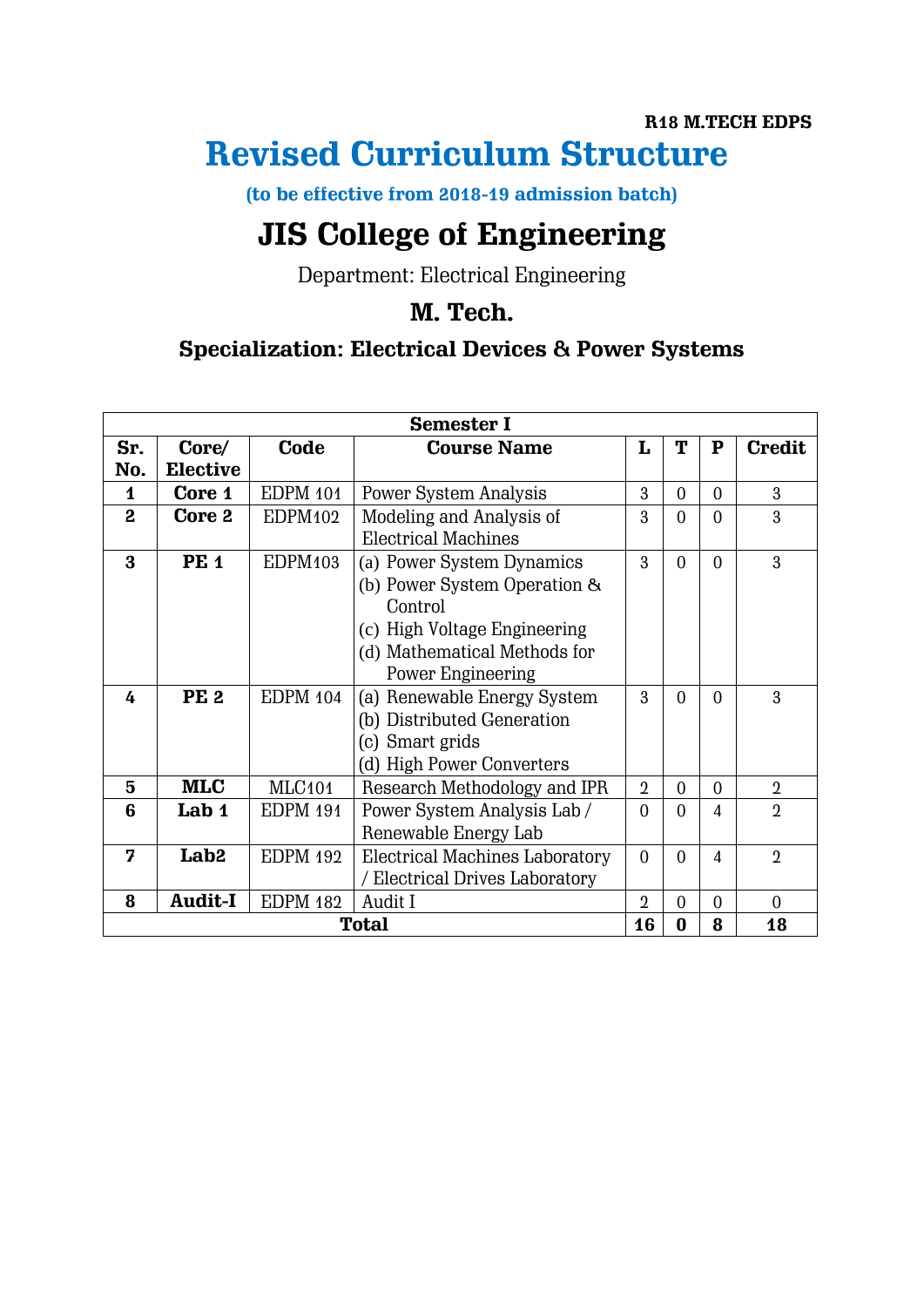| <b>Semester II</b>      |                 |                 |                                           |                |                |                |                |
|-------------------------|-----------------|-----------------|-------------------------------------------|----------------|----------------|----------------|----------------|
| Sr.                     | Core/           | Code            | <b>Course Name</b>                        | L              | T              | ${\bf P}$      | <b>Credit</b>  |
| No.                     | <b>Elective</b> |                 |                                           |                |                |                |                |
| 1                       | Core 3          | <b>EDPM 201</b> | Power System Protection                   | 3              | $\overline{0}$ | $\overline{0}$ | 3              |
| 2                       | Core 4          | <b>EDPM 202</b> | <b>FACTS and Custom Power</b>             | 3              | $\overline{0}$ | $\overline{0}$ | 3              |
|                         |                 |                 | Devices                                   |                |                |                |                |
| 3                       | <b>PE3</b>      | <b>EDPM 203</b> | (a) Power System Transient                | 3              | $\overline{0}$ | $\overline{0}$ | 3              |
|                         |                 |                 | (b) Power Quality                         |                |                |                |                |
|                         |                 |                 | Management                                |                |                |                |                |
|                         |                 |                 | (c) Dynamics of Linear                    |                |                |                |                |
|                         |                 |                 | Systems                                   |                |                |                |                |
|                         |                 |                 | (d) Energy Efficient Motor                |                |                |                |                |
| 4                       | <b>PE4</b>      | <b>EDPM 204</b> | (a) Electrical Power                      | 3              | $\overline{0}$ | $\mathbf{0}$   | 3              |
|                         |                 |                 | Distribution System                       |                |                |                |                |
|                         |                 |                 | (b) SCADA System and<br>Applications      |                |                |                |                |
|                         |                 |                 | (c) Advanced Micro-Controller             |                |                |                |                |
|                         |                 |                 | <b>Based Systems</b>                      |                |                |                |                |
|                         |                 |                 | (d) EHV AC Power                          |                |                |                |                |
|                         |                 |                 | Transmission                              |                |                |                |                |
| $\overline{\mathbf{5}}$ | <b>Minor</b>    | <b>EDPM 281</b> | Mini Project with Seminar                 | $\overline{0}$ | $\overline{0}$ | $\overline{4}$ | $\overline{2}$ |
|                         | <b>Project</b>  |                 |                                           |                |                |                |                |
| $6\phantom{1}6$         | Lab $3$         | EDPM291         | Power System Protection Lab               | $\overline{0}$ | $\overline{0}$ | $\overline{4}$ | $\overline{2}$ |
|                         |                 |                 | / Power Quality Lab                       |                |                |                |                |
| 7                       | Lab4            | <b>EDPM 292</b> | Power System Transient Lab /              | $\overline{0}$ | $\overline{0}$ | 4              | $\overline{2}$ |
|                         |                 |                 | PLC & SCADA Lab / Electrical              |                |                |                |                |
|                         |                 |                 | <b>Power Distribution System</b>          |                |                |                |                |
|                         |                 |                 |                                           |                |                |                |                |
| 8                       | <b>Audit-II</b> | <b>EDPM 282</b> | Audit II                                  | $\overline{2}$ | 0              | 0              | 0              |
|                         |                 |                 | <b>Total</b>                              | 14             | 0              | 12             | 18             |
|                         |                 |                 |                                           |                |                |                |                |
| Sr.                     | Core/           |                 | <b>Semester III</b><br><b>Course Name</b> | L              | Т              | ${\bf P}$      | <b>Credit</b>  |
| No.                     | <b>Elective</b> |                 |                                           |                |                |                |                |
| $\mathbf 1$             | PE <sub>5</sub> | <b>EDPM</b>     | (a) Restructured Power                    | 3              | $\overline{0}$ | $\overline{0}$ | 3              |
|                         |                 | 301             | Systems                                   |                |                |                |                |
|                         |                 |                 | (b) Electric & Hybrid Vehicles            |                |                |                |                |
|                         |                 |                 | (c) Power System Planning &               |                |                |                |                |
|                         |                 |                 | Reliability                               |                |                |                |                |
|                         |                 |                 | (d) Engineering Optimization              |                |                |                |                |
| 2                       | <b>OE</b>       | <b>EDPM</b>     | (a) Business Analytics                    | 3              | $\overline{0}$ | $\overline{0}$ | 3              |
|                         |                 | 302             | (b) Industrial Safety                     |                |                |                |                |
|                         |                 |                 | (c) Operations Research                   |                |                |                |                |
|                         |                 |                 | (d) Cost Management of                    |                |                |                |                |
|                         |                 |                 | <b>Engineering Projects</b>               |                |                |                |                |
|                         |                 |                 | (e) Energy Auditing and                   |                |                |                |                |
|                         |                 |                 | Management                                |                |                |                |                |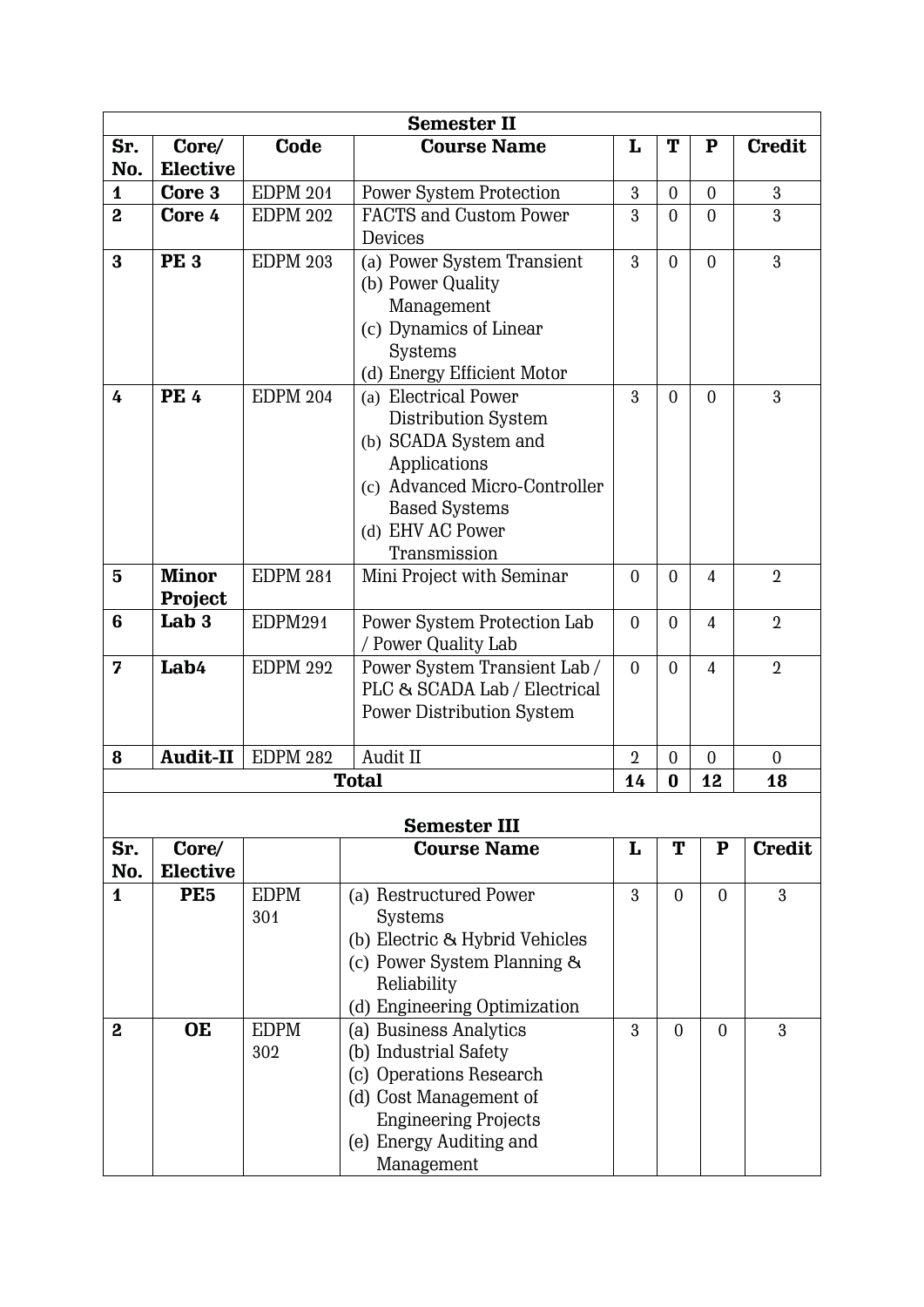|                         |                                |         | Waste to Energy        |  |    |    |
|-------------------------|--------------------------------|---------|------------------------|--|----|----|
| 3                       | <b>Major</b><br><b>Project</b> | EDPM381 | Phase – I Dissertation |  | 20 | 10 |
| <b>Total</b><br>20<br>6 |                                |         |                        |  | 16 |    |

| <b>Semester IV</b> |                 |          |                         |   |   |    |               |
|--------------------|-----------------|----------|-------------------------|---|---|----|---------------|
| Sr.                | Core/           | Code     | <b>Course Name</b>      | ┻ | m | D  | <b>Credit</b> |
| No.                | <b>Elective</b> |          |                         |   |   |    |               |
|                    | Major           | EDPM 481 | Phase – II Dissertation |   |   | 32 | 16            |
|                    | Project         |          |                         |   |   |    |               |

## **GRAND TOTAL CREDITS= 68**

## **FIRST SEMESTER**

#### **CORE-1: POWER SYSTEM ANALYSIS**

#### **Course Objectives-**

Students will be able to:

1. Study various methods of load flow and their advantages and disadvantages

2. Understand how to analyze various types of faults in power system

3. Understand power system security concepts and study the methods to rank the contingencies

4. Understand need of state estimation and study simple algorithms for state estimation

5. Study voltage instability phenomenon

#### **Units: 1**

**Load flow:** Overview of Newton-Raphson ,Gauss-Siedel, fast decoupled methods, convergence properties, sparsity techniques, handling Qmax, violations in constant matrix, inclusion in frequency effects, AVR in load flow, handling of discrete variable in load flow.

#### **Units: 2**

**Fault Analysis:** Simultaneous faults, open conductors faults, generalized method of fault analysis.

#### **Units: 3**

**Security Analysis:** Security state diagram, contingency analysis, generator shift distribution factors, line outage distribution factor, multiple line outages, overload index ranking **Units: 4**

**Power System Equivalents:** WARD, REI.equivalents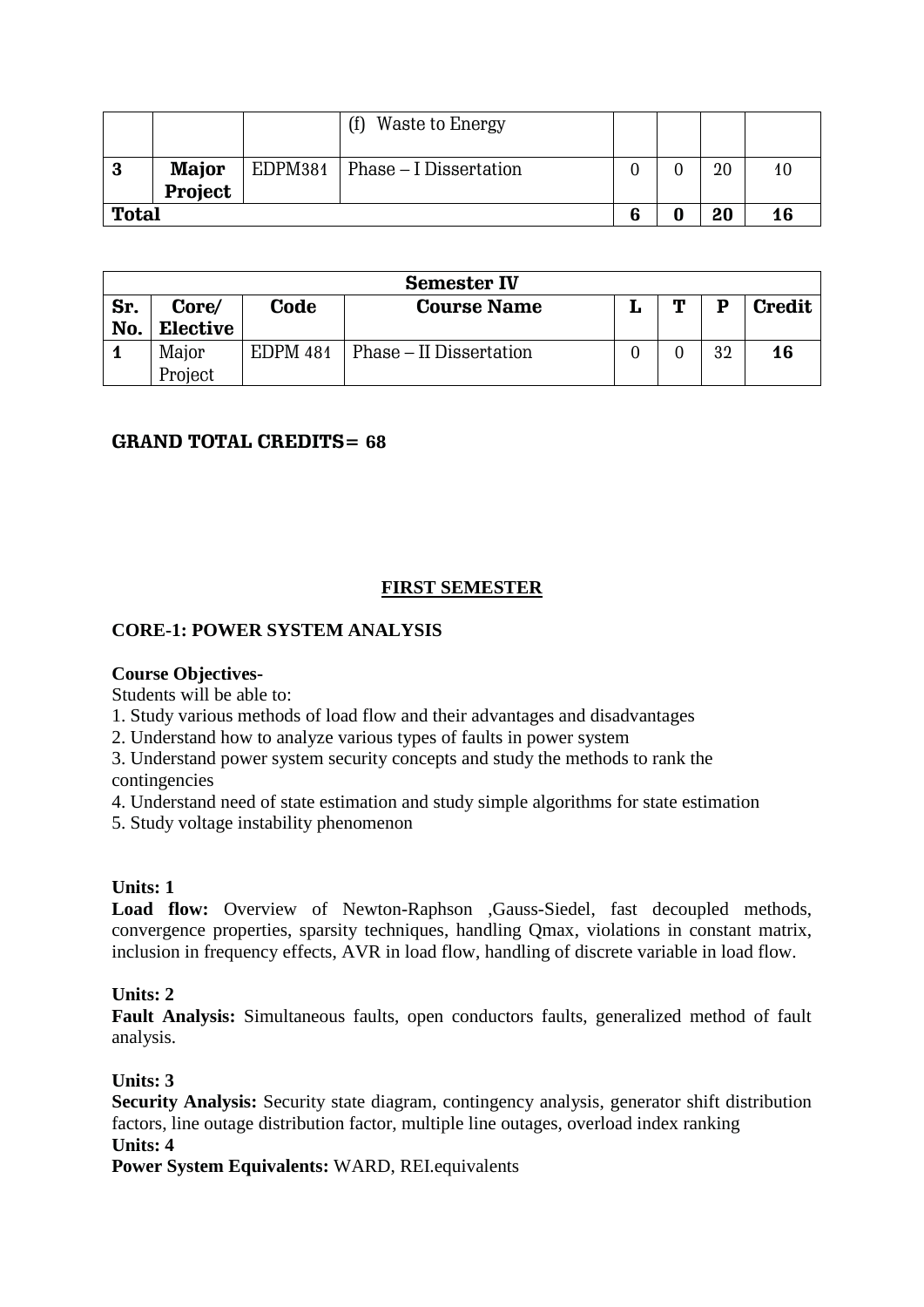#### **Units: 5**

**State Estimation:** Sources of errors in measurement, Virtual and Pseudo, Measurement, Observability, Tracking state estimation, WSL method, bad data correction.

## **Units: 6**

**Voltage Stability:** Voltage collapse, P-V curve, multiple power flow solution, continuation power flow, optimal multiplies load flow, voltage collapse proximity indices.

#### **Suggested reading**

1. J.J. Grainger &W.D.Stevenson, "Power system analysis ", McGraw Hill ,2003

1. A. R. Bergen & Vijay Vittal , "Power System Analysis" ,Pearson , 2000

2. L.P. Singh , "Advanced Power System Analysis and Dynamics", New Age International, 2006

3. G.L. Kusic, "Computer aided power system analysis" ,Prentice Hall India, 1986

4. A.J. Wood, " Power generation, operation and control" , John Wiley, 1994

5. P.M. Anderson, "Faulted power system analysis" , IEEE Press , 1995

#### **Course outcomes-**

Students will be able to:

1. Able to calculate voltage phasors at all buses , given the data using various methods of load flow

2. Able to calculate fault currents in each phase

3. Rank various contingencies according to their severity

4. Estimate the bus voltage phasors given various quantities viz. power flow, voltages, taps , CB status etc

5. Estimate closeness to voltage collapse and calculate PV curves using continuation power flow

## **CORE-2: MODELING AND ANALYSIS OF ELECTRICAL MACHINES**

#### **Course Objectives:**

Students will be able to:

1. To understand the operation of an electrical machine mathematically.

2. To understand how a machine can be represented as its mathematical equivalent.

3. To develop mathematical model of AC & DC machines and perform transient analysis on them.

**Unit 1:** Principles of Electromagnetic Energy Conversion. General expression of stored magnetic energy, Co-energy and force/torque, example using single and doubly excited system.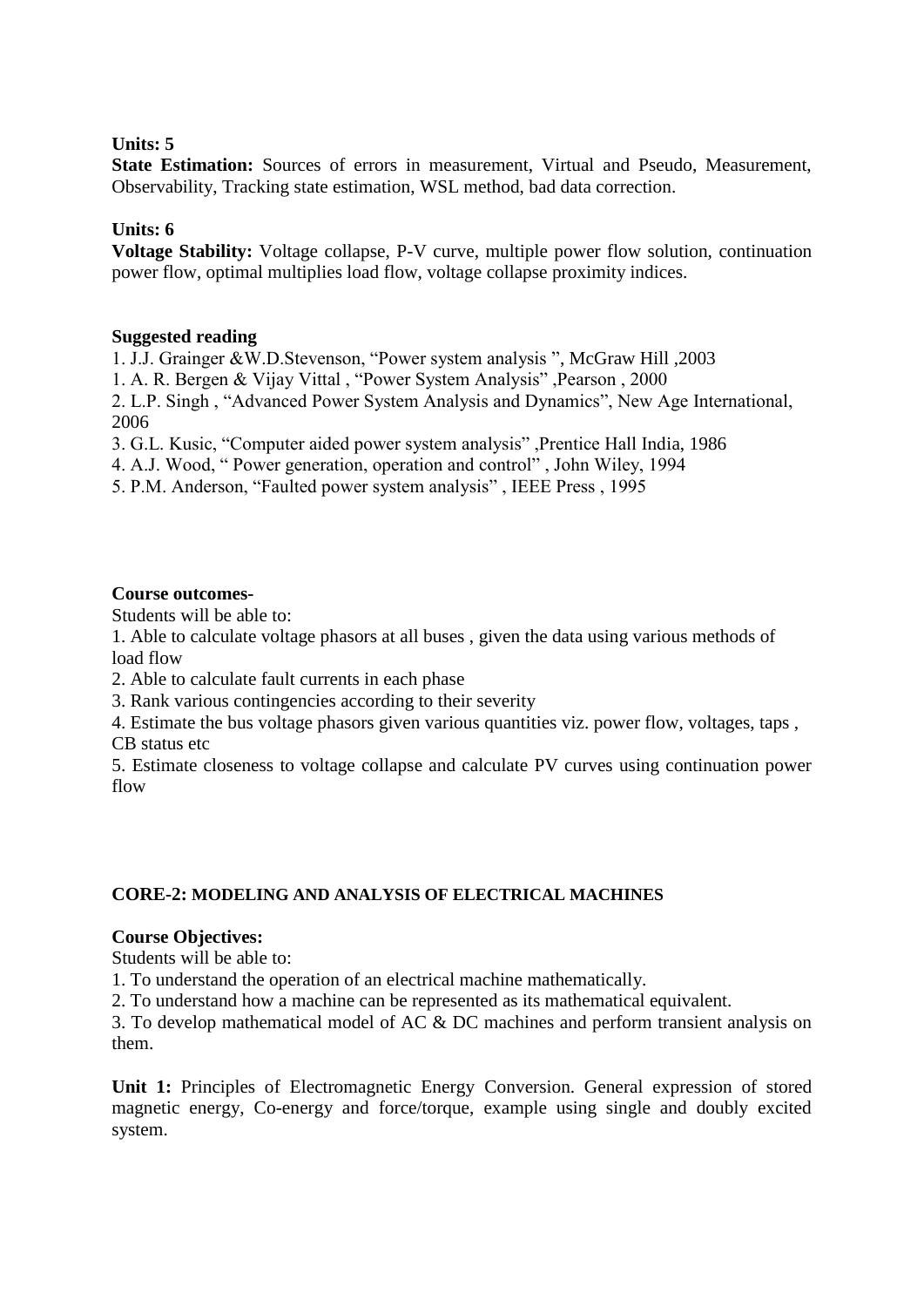**Unit 2:** Basic Concepts of Rotating Machines-Calculation of air gap mmf and per phase machine inductance using physical machine data; Voltage and torque equation of dc machine.

**Unit 3:** Three phase symmetrical induction machine and salient pole synchronous machines in phase variable form, Application of reference frame theory to three phase symmetrical induction and synchronous machines, Dynamic direct and quadrature axis model in arbitrarily rotating reference frames.

**Unit 4:** Determination of Synchronous machine dynamic equivalent circuit parameters, Analysis and dynamic modeling of two phase asymmetrical induction machine and single phase induction machine.

**Unit 5:** Special Machines - Permanent magnet synchronous machine, Surface permanent magnet (square and sinusoidal back emf type) and interior permanent magnet machines, Construction and operating principle, Dynamic modelling and self-controlled operation.

**Unit 6:** Analysis of Switch Reluctance Motors, Brushless D.C. Motor for space Applications, Recent trends.

#### **Suggested reading**

1. Charles Kingsle,Jr., A.E. Fitzgerald, Stephen D.Umans, "Electric Machinery", Tata Mcgraw Hill

2. R. Krishnan, "Electric Motor & Drives: Modeling, Analysis and Control", Prentice Hall of India

3. Miller, T.J.E., "Brushless Permanent Magnet and Reluctance Motor Drives", Clarendon Press

4. P.C.Krause "Analysis of Electric Machine" Wiley IEEE Press 3rd Edition

#### **Course Outcomes:**

Students will be able to:

- 1. Knowledge about the dynamic behavior rotating machines.
- 2. Able to understand equivalent circuit of synchronous machines.
- 3. To understand various practical issues of different machines.

## **PE-1: POWER SYSTEM DYNAMICS-I**

#### **Course Objectives**:- Students will be able to:

- 1. Study of system dynamics and its physical interpretation
- 2. Development of mathematical models for synchronous machine
- 3. Modeling of induction motor

**Unit-1:** Synchronous Machines: Per unit systems, Park's Transformation (modified), Fluxlinkage equations. (5)

**Unit-2:** Voltage and current equations, Formulation of State-space equations, Equivalent circuit. (6)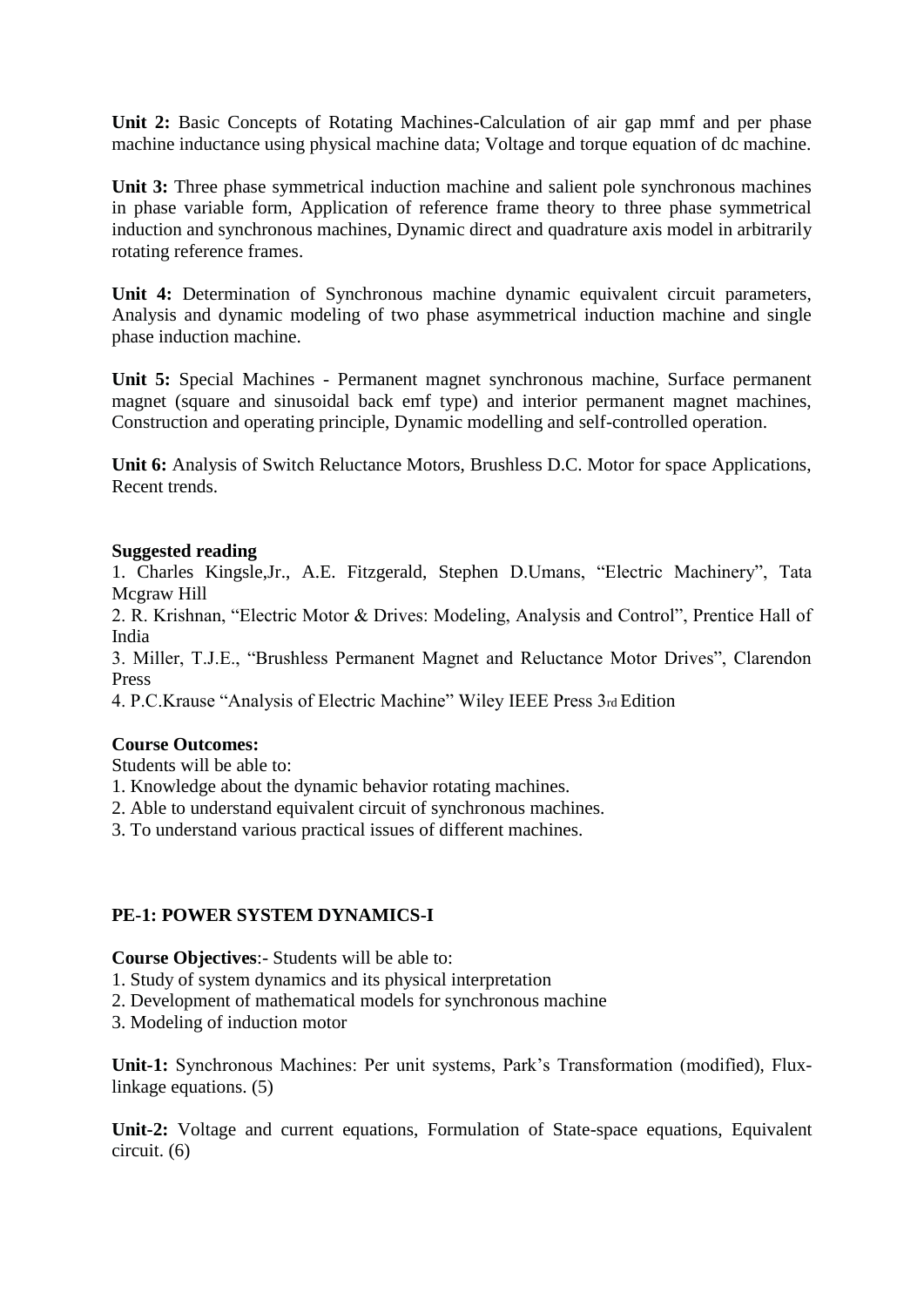**Unit-3:** Sub-transient and transient inductance and Time constants, Simplified models of synchronous machines (6)

**Unit-4:** Small signal model: Introduction to frequency model. (6)

Unit-5: Excitation systems and Philips-Heffron model, PSS Load modeling. (6)

**Unit-6:** Modeling of Induction Motors, Prime mover controllers. (5)

#### **Suggested reading:-**

1. P. M. Anderson & A. A. Fouad "Power System Control and Stability", Galgotia , New Delhi, 1981

2. J Machowski, J Bialek& J. R W. Bumby, "Power System Dynamics and Stability", John Wiley & Sons, 1997

3. P.Kundur, "Power System Stability and Control", McGraw Hill Inc., 1994.

4**.** E.W. Kimbark, "Power system stability", Vol. I & III, John Wiley & Sons, New York 2002

#### **Course Outcomes:**

Students will be able to:

1. Understand the modeling of synchronous machine in details

2. Carry out simulation studies of power system dynamics using MATLAB-SIMULINK, MI POWER

3. Carry out stability analysis with and without power system stabilizer (PSS)

4. Understand the load modeling in power system

#### **PE-1: POWER SYSTEM OPERATION & CONTROL**

**Optimal Generation Scheduling:** Thermal System Dispatching with Network Losses Considered, The Lambda-Iteration Method, Gradient Methods of Economic Dispatch - Gradient Search, Newton's Method, Economic Dispatch with Piecewise Linear Cost Functions, Economic Dispatch Using Dynamic Programming, Base Point and Participation Factors, Economic Dispatch Versus Unit Commitment, Coordination Equations, Incremental Losses, and Penalty Factors, The *B* Matrix Loss Formula, Exact Methods of Calculating Penalty Factors, Reference Bus Versus Load Center Penalty Factors Reference-Bus Penalty Factors Direct from the AC Power Flow. (8)

#### **Optimal Power flow:**

Optimal var control problem, controllable variables- Transformer taps, Generator voltages, Switchable shunt capacitors and Reactors, Objective functions, network performance constraints, constraints on state variables, Mathematical formulation, Solution of the Optimal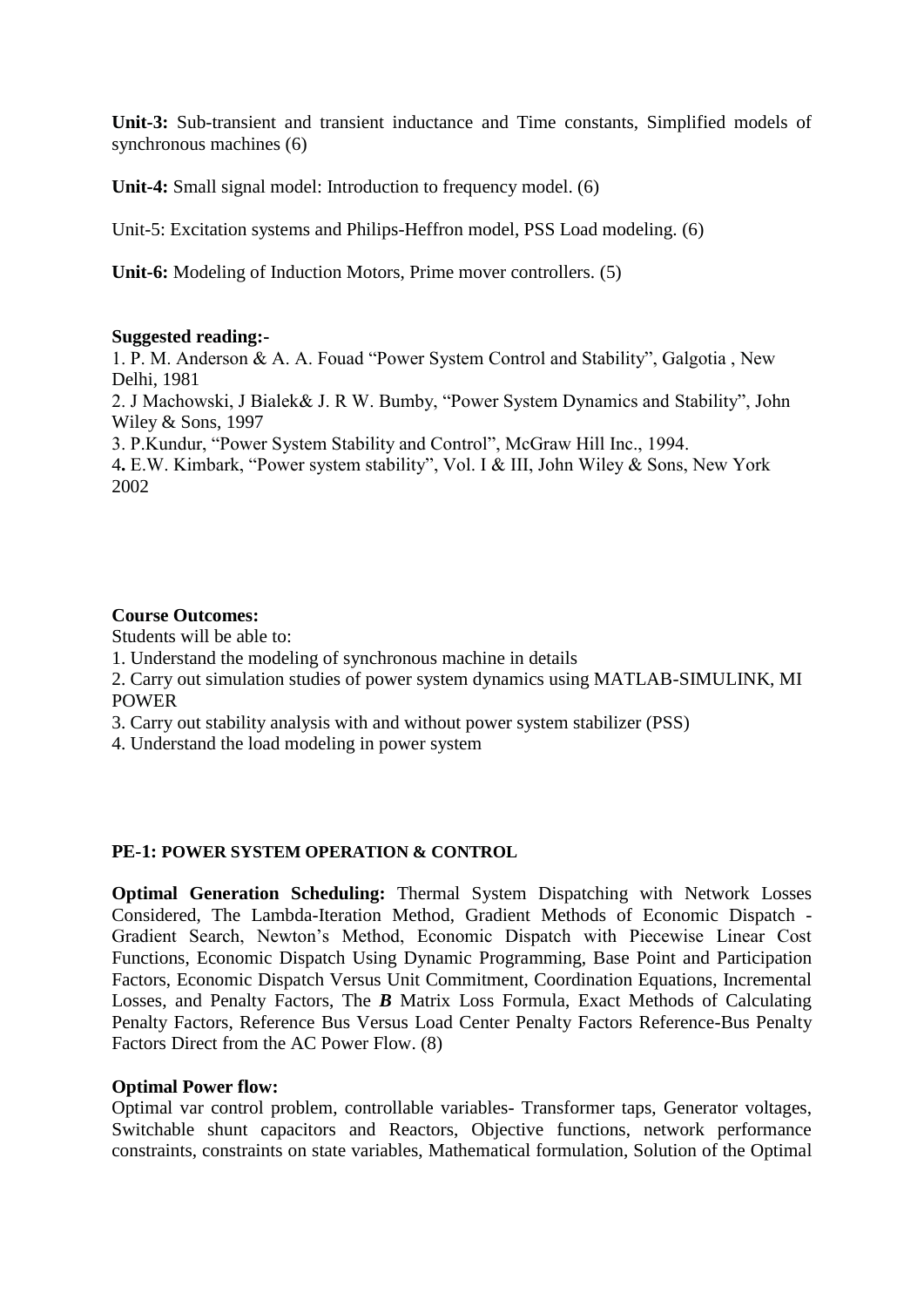Power Flow- The Gradient Method, Newton's Method, Linear Sensitivity Analysis, Linear Programming Methods, Sensitivity Coefficients of an **AC** Network Model

Linear Programming Method with Only Real Power Variables, Linear Programming with AC Power Flow Variables and Detailed Cost Functions, Security-Constrained Optimal Power Flow, Interior Point Algorithm, Bus Incremental Costs (10)

**Load Frequency Control:** control area concept, Block diagram and LFC of an isolated power system, Governor droop characteristic, AGC, primary and secondary frequency control, LFC of inter-connected power systems, Modes of tie line operation-flat frequency, flat tie line, tie line with frequency bias, Area control error, State space representation of two area system (10)

#### **State Estimation:**

Types of estimators–static, dynamic, tracking estimators. Least Squares and Weighted Least squares estimation, formulation, solution techniques, Bad data identification and detection. (4)

#### *References***:**

**1.** Power generation, operation, and control, Allen J. Wood, Bruce F, Wollenberg

## **PE-1: HIGH VOLTAGE ENGINEERING**

**Course Objectives:-**Students will be able to:

- 1. To get introduced to high voltage engineering
- 2. To understand different high voltage measurements and the necessary instruments

**Unit 1:** Voltage doubler - cascade circuits, electrostatic machines (6)

Unit 2: Generation of Impulse voltages and curreningle stage and multistage circuits, wave shaping-tripping and control of impulse generators (8)

**Unit 3:** Generation of switching surge voltage and impulse current Measurement of high voltages and currents DC,AC and impulse voltages and currents, DSO-electrostatic and peak, Voltmeters sphere gaps-factors affecting measurements-potential dividers(capacitive and resistive) series impedance ammeters-rogowski coils-hall effect generators, Digital techniques in HV measurements. (8)

**Unit 4:** Measurement of electric field, Sources of EMI, Principles of EMC, Filtering, Shielding, Grounding techniques

**Unit 5:** Introduction to relevant national and international standards, Layout and clearances as well as shielding and grounding of HV lab

**Unit 6:** Safety regulations for high voltage tests, Calibration of HV measuring instruments, Indian Standards for HV clearances. Recent trends in HV Engineering.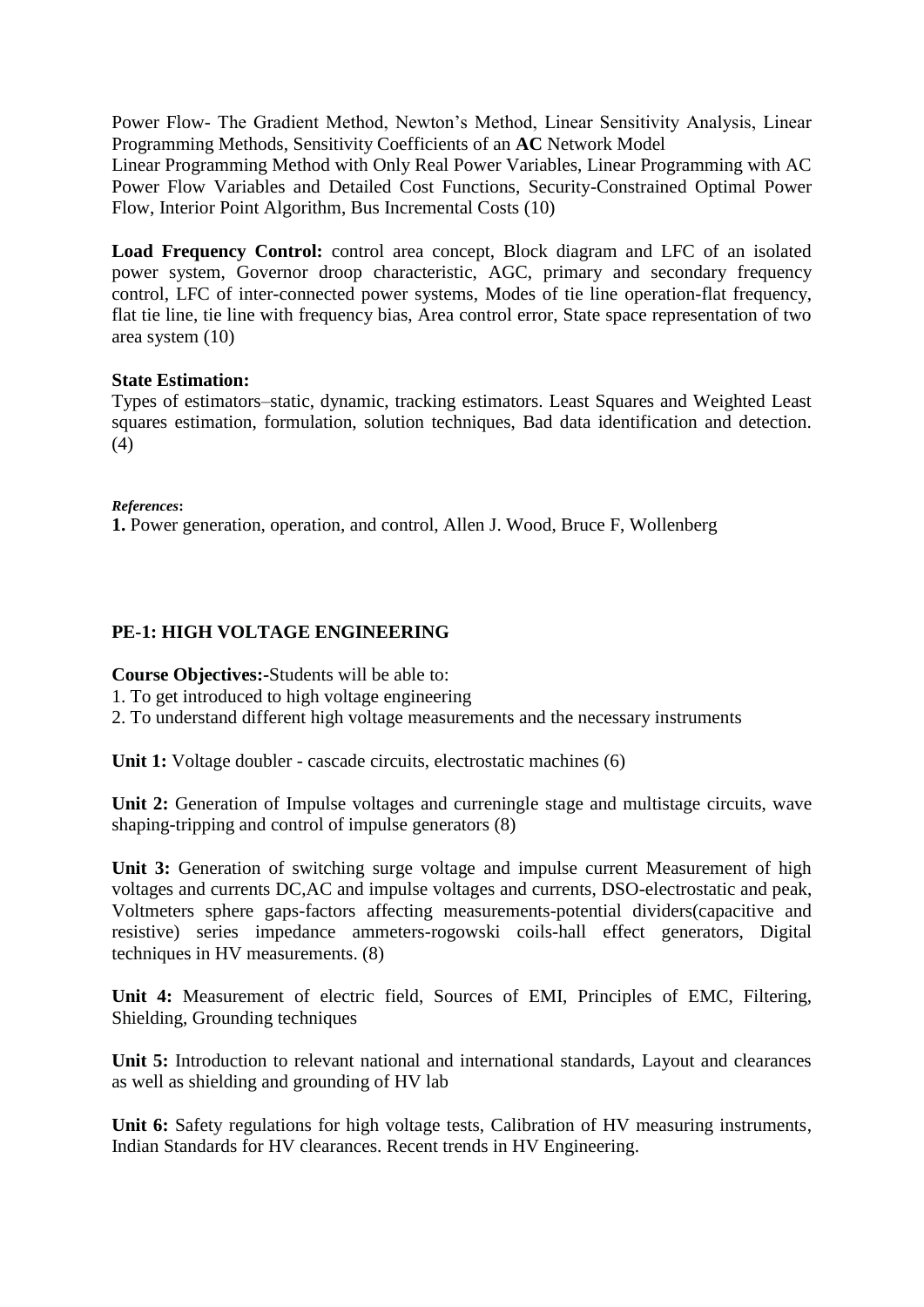#### **Suggested reading**

1. M. S. Naidu, V. Kamaraju, "High Voltage Engineering", McGraw-Hill, 1995.

2. M. Khalifa, "High Voltage Engineering: Theory and Practice", Dekker, 1990

3. H. M. Ryan, "High Voltage Engineering and Testing", Peter Peregrinus, 1994

4. Wadhwa C L."High Voltage Engineering", Wiley Eastern Limited, NewDelhi,1994

5. Ott, H.W.,"Noise Reduction Techniques in Electronic Systems", John Wiley, New York, 1989

#### **Course Outcomes:-**

Students will be able to:

1. Knowledge about the need for high voltage generation

2. Acquaint with the different methods for generating high voltage AC/DC and impulse voltages and current

3. Knowledge about the measurement techniques for high voltage AC/DC and impulse voltages and currents

4. To learn sources of EMI and its mitigation techniques

5. Safety precautions to be taken while designing an HV lab

## **PE1: MATHEMATICAL METHODS FOR POWER ENGINEERING**

**Course Objectives: -**Students will be able to:

1. To understand the relevance of mathematical methods to solve engineering problems.

2. To understand how to apply these methods for a given engineering problem.

**Unit 1:** Vector spaces, Linear transformations Matrix representation of linear transformation (6)

**Unit 2:** Eigen values and Eigen vectors of linear operator (6)

**Unit 3:** Linear Programming Problems, Simplex Method, Duality, Non Linear Programming problems (6)

**Unit 4:** Unconstrained Problems, Search methods, Constrained Problems (6)

**Unit 5:** Lagrange method, Kuhn-Tucker conditions, Random Variables, Distributions (6)

**Unit 6:** Independent Random Variables, Marginal and Conditional distributions, Elements of stochastic processes (6)

#### **Suggested reading**

- 1. Kenneth Hoffman and Ray Kunze, "Linear Algebra", 2nd Edition, PHI, 1992
- 2. Erwin Kreyszig, "Introductory Functional Analysis with Applications", John Wiley & Sons, 2004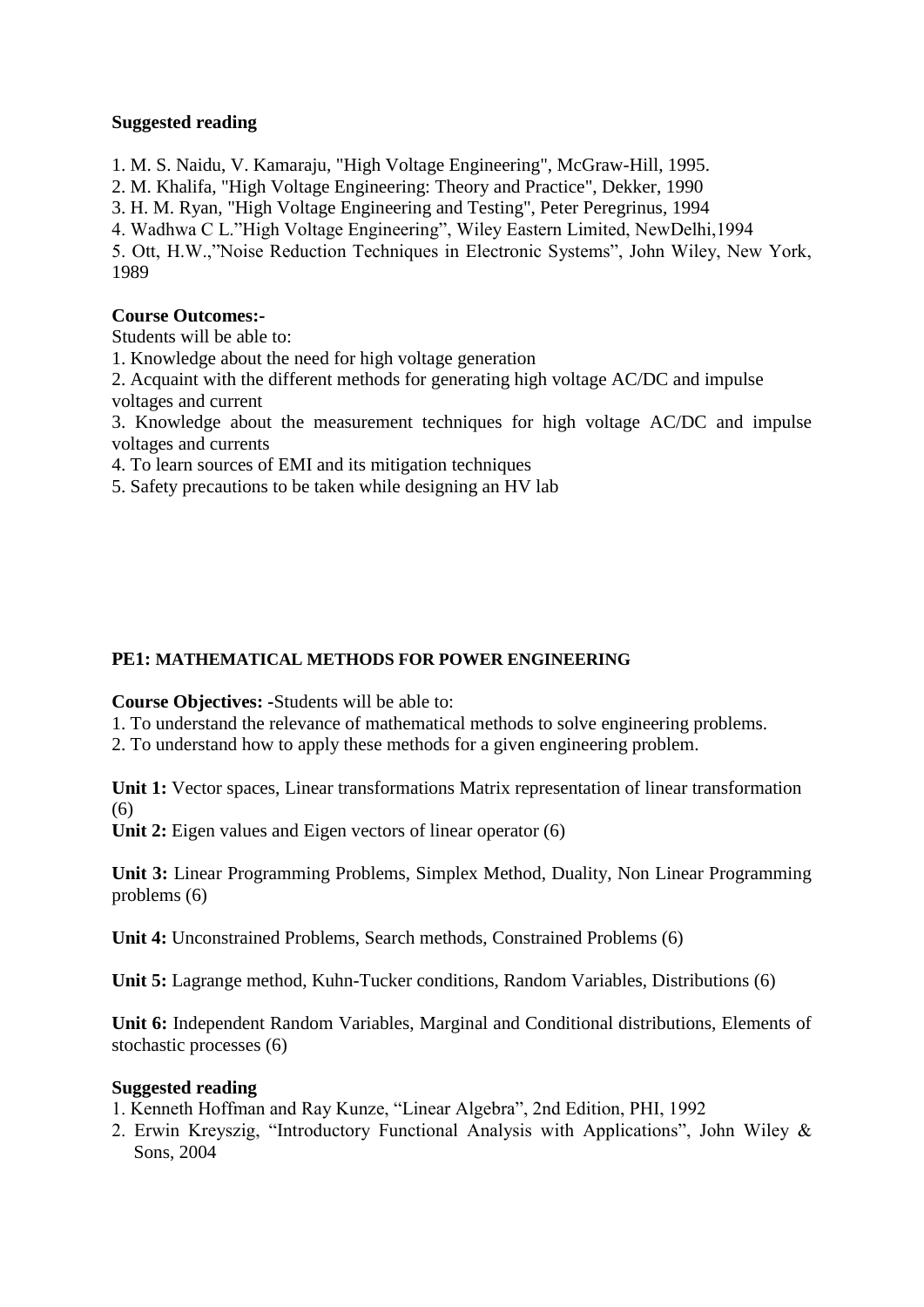- 3. Irwin Miller and Marylees Miller, John E. Freund's "Mathematical Statistics", 6th Edn, PHI, 2002
- 4. J. Medhi, "Stochastic Processes", New Age International, New Delhi., 1994
- 5. A Papoulis, "Probability, Random Variables and Stochastic Processes", 3rd Edition, McGraw Hill, 2002
- 6. John B Thomas, "An Introduction to Applied Probability and Random Processes", John Wiley, 2000
- 7. Hillier F S and Liebermann G J, "Introduction to Operations Research", 7th Edition, McGraw Hill, 2001
- 8. Simmons D M, "Non Linear Programming for Operations Research", PHI, 1975

## **Course Outcomes: -**

Students will be able to:

- 1. Knowledge about vector spaces, linear transformation, eigenvalues and eigenvectors of linear operators
- 2. To learn about linear programming problems and understanding the simplex method for solving linear programming problems in various fields of science and technology
- 3. Acquire knowledge about nonlinear programming and various techniques used for solving constrained and unconstrained nonlinear programming problems
- 4. Understanding the concept of random variables, functions of random variable and their probability distribution
- 5. Understand stochastic processes and their classification

## **PE2: RENEWABLE ENERGY SYSTEM**

## *Course Objectives*

Students will be able to

- 1. Learn various renewable energy sources
- 2. Gain understanding of integrated operation of renewable energy sources
- 3. Understand Power Electronics Interface with the Grid

**Unit 1:** Introduction, Distributed vs Central Station Generation, Sources of Energy such as Micro-turbines, Internal Combustion Engines. (4)

**Unit 2:** Introduction to Solar Energy, Wind Energy, Combined Heat and Power, Hydro Energy, Tidal Energy, Wave Energy, Geothermal Energy, Biomass, Fuel Cells (6)

**Unit 3:** Power Electronic Interface with the Grid (4)

**Unit 4:** Impact of Distributed Generation on the Power System, Power Quality Disturbances (6)

**Unit 5:** Transmission System Operation, Protection of Distributed Generators. (8)

**Unit 6:** Economics of Distributed Generation, Case Studies (4)

## *Suggested reading*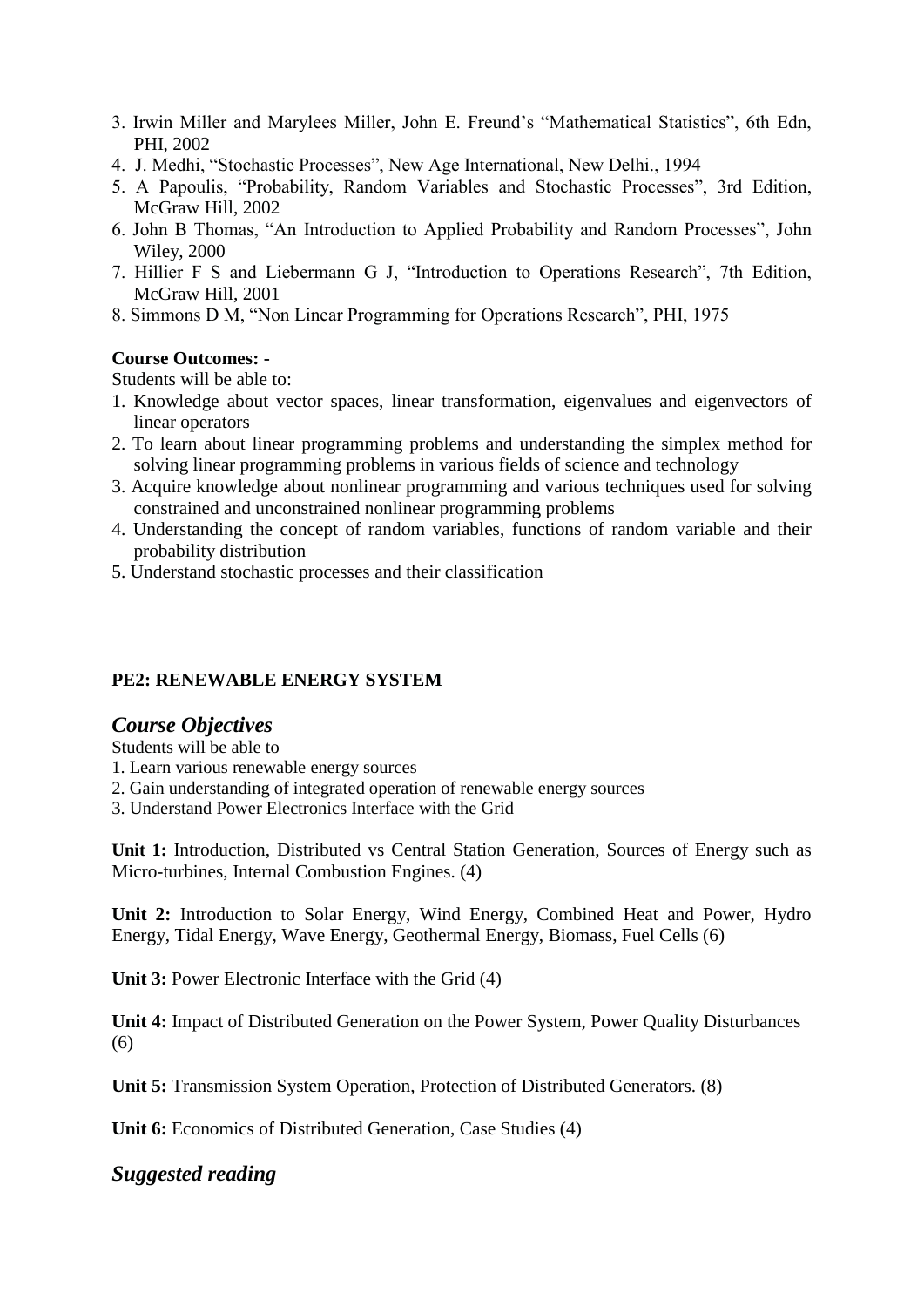- 1. RanjanRakesh, Kothari D.P, Singal K.C, "Renewable Energy Sources and Emerging Technologies", 2nd Ed. Prentice Hall of India, 2011
- 2. Math H.Bollen, FainanHassan,"Integration of Distributed Generation in the Power System", July 2011, Wiley –IEEE Press
- 3. Loi Lei Lai, Tze Fun Chan, "Distributed Generation: Induction and Permanent Magnet Generators", October 2007, Wiley-IEEE Press.
- 4. Roger A.Messenger, Jerry Ventre, "Photovoltaic System Engineering", 3rd Ed, 2010
- 5. James F.Manwell, Jon G.McGowan, Anthony L Rogers, "Wind energy explained: Theory Design and Application", John Wiley and Sons 2nd Ed, 2010

## *Course Outcomes*

Students will be able to

- 1. Gain Knowledge about renewable energy
- 2. Understand the working of distributed generation system in autonomous/grid connected modes
- 3. Know the Impact of Distributed Generation on Power System

#### **PE2: DISTRIBUTED GENERATION**

#### **Course Objectives:**

Students will be able to:

- 1. To understand renewable energy sources.
- 2. To gain understanding of the working of off-grid and grid-connected renewable energy generation schemes.

**Unit 1:** Need for Distributed generation, Renewable sources in distributed generation and current scenario in Distributed Generation. (3)

**Unit 2:** Planning of DGs, Sitting and sizing of DGs optimal placement of DG sources in distribution systems, Grid integration of DGs Different types of interfaces, Inverter based DGs and rotating machine based interfaces, Aggregation of multiple DG units. (7)

**Unit 3:** Technical impacts of DGs, Transmission systems Distribution Systems De-regulation Impact of DGs upon protective relaying, Impact of DGs upon transient and dynamic stability of existing distribution systems, Steady-state and Dynamic analysis. (6)

**Unit 4:** Economic and control aspects of DGs Market facts, Issues and challenges Limitations of DGs, Voltage control techniques, Reactive power control, Harmonics Power quality issues, Reliability of DG based systems. (6)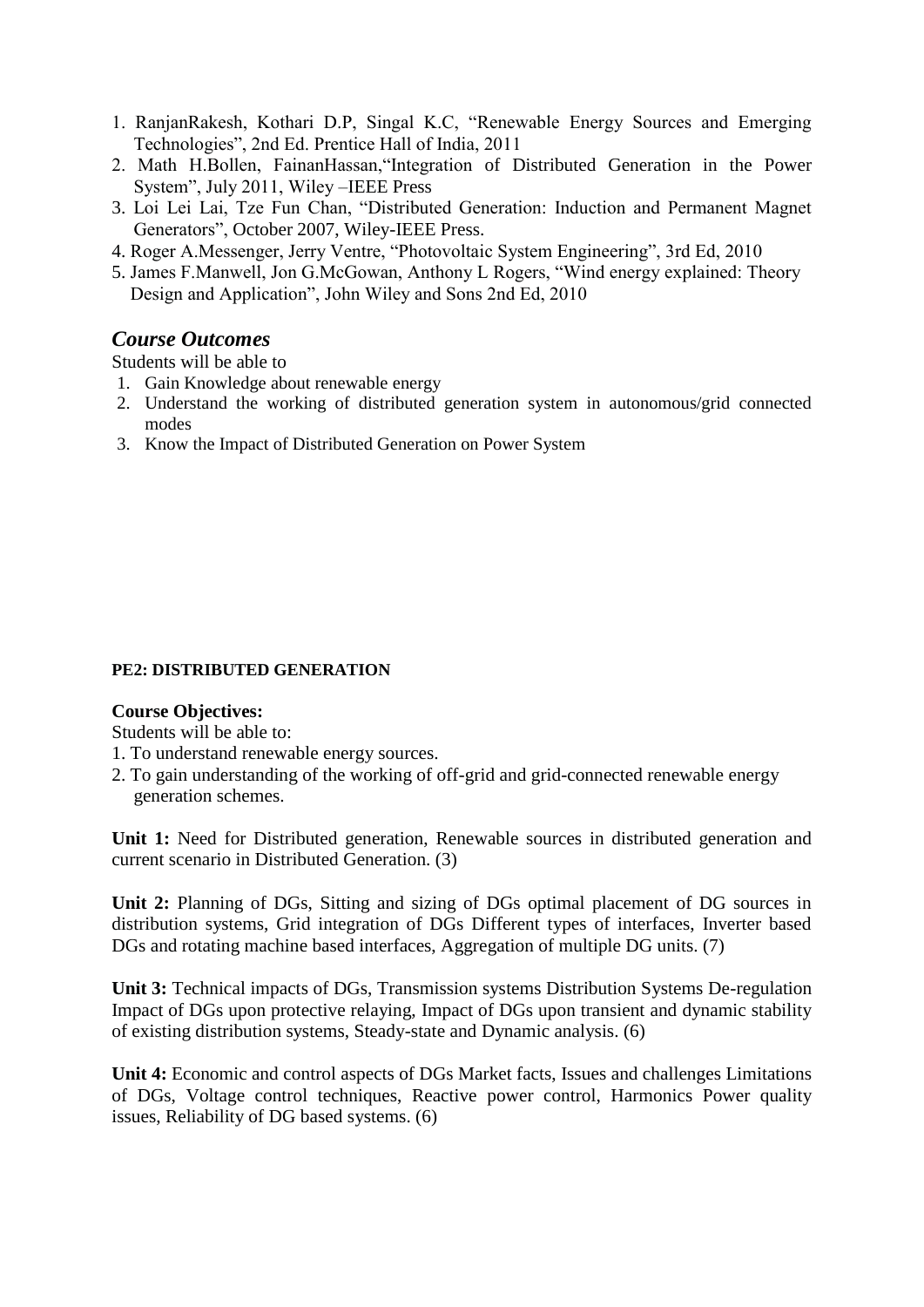**Unit 5:** Introduction to micro-grids, Types of micro-grids: autonomous and non-autonomous grids Sizing of micro-grids, Modeling & analysis of Micro-grids with multiple DGs, Microgrids with power electronic interfacing units. (6)

**Unit 6:** Transients in micro-grids, Protection of micro-grids, Case studies (6)

#### **Suggested reading**

1. H. Lee Willis, Walter G. Scott, "Distributed Power Generation – Planning and Evaluation", Marcel Decker Press.

2. M.GodoySimoes, Felix A.Farret, "Renewable Energy Systems – Design and Analysis with Induction Generators", CRC press.

3. Stuart Borlase. "Smart Grid: Infrastructure Technology Solutions" CRC Press

#### *Course outcomes*

Students will be able to:

- 1. To understand the planning and operational issues related to Distributed Generation.
- 2. Acquire Knowledge about Distributed Generation Learn Micro-Grids

#### **PE2: SMART GRIDS**

#### **Course Objectives:**

Students will be able to:

- 1. Understand concept of smart grid and its advantages over conventional grid.
- 2. Know smart metering techniques.
- 3. Learn wide area measurement techniques.

4. Understanding the problems associated with integration of distributed generation & its solution through smart grid.

**Unit 1:** Introduction to Smart Grid, Evolution of Electric Grid, Concept of Smart Grid, Definitions, Need of Smart Grid, Concept of Robust &Self-Healing Grid, Present development & International policies in Smart Grid

**Unit 2:** Introduction to Smart Meters, Real Time Prizing, Smart Appliances, Automatic Meter Reading (AMR), Outage Management System (OMS), Plug in Hybrid Electric Vehicles(PHEV), Vehicle to Grid, Smart Sensors, Home & Building Automation, Smart Substations, Substation Automation, Feeder Automation

**Unit 3:** Geographic Information System (GIS), Intelligent Electronic Devices (IED) & their application for monitoring & protection, Smart storage like Battery, SMES, Pumped Hydro, Compressed Air Energy Storage, Wide Area Measurement System (WAMS), Phase Measurement Unit (PMU).

**Unit 4:** Concept of micro-grid, need & applications of micro-grid, Formation of micro-grid, Issues of interconnection, Protection & control of micro-grid, Plastic & Organic solar cells, Thin film solar cells, Variable speed wind generators, fuel-cells, micro-turbines, Captive power plants, Integration of renewable energy sources.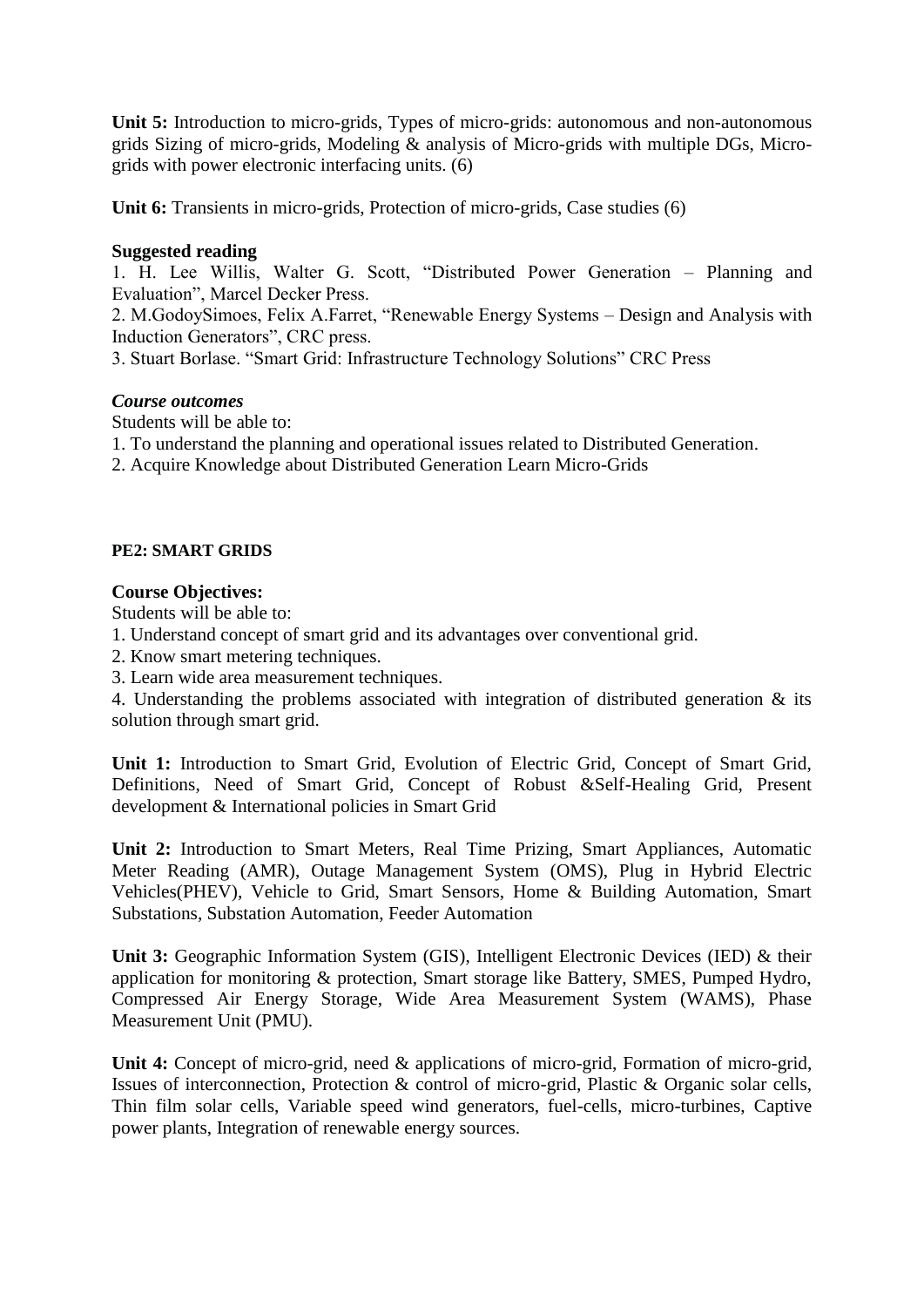**Unit 5:** Power Quality & EMC in Smart Grid, Power Quality issues of Grid connected Renewable Energy Sources, Power Quality Conditioners for Smart Grid, Web based Power Quality monitoring, Power Quality Audit

**Unit 6:** Advanced Metering Infrastructure (AMI), Home Area Network (HAN), Neighbourhood Area Network (NAN), Wide Area Network (WAN), Bluetooth, ZigBee, GPS, Wi-Fi, Wi-Max based communication, Wireless Mesh Network. Basics of CLOUD Computing &Cyber Security for Smart Grid, Broadband over Power line (BPL), IP based protocols

#### **Suggested reading**

1. Ali Keyhani, "Design of smart power grid renewable energy systems", Wiley IEEE,2011. 2. Clark W. Gellings, "The Smart Grid: Enabling Energy Efficiency and Demand Response", CRC Press, 2009.

3. JanakaEkanayake, Nick Jenkins, KithsiriLiyanage, "Smart Grid: Technology and Applications", Wiley 2012.

4. Stuart Borlas'e, "Smart Grid:Infrastructure, Technology and solutions "CRC Press.

5. A.G.Phadke , "Synchronized Phasor Measurement and their Applications",Springer.

#### **Course Outcomes**

Students will be able to:

- 1. Appreciate the difference between smart grid & conventional grid.
- 2. Apply smart metering concepts to industrial and commercial installations.

3. Formulate solutions in the areas of smart substations, distributed generation and wide area measurements.

4. Come up with smart grid solutions using modern communication technologies

## **PE 2 : HIGH POWER CONVERTERS**

**Course Objectives:-** Students will be able to:

- 1. Understand the requirements of high power rated converters
- 2. Understand the different topologies involved for these converters
- 3. Able to understand the design of protection circuits for these converters

**Unit 1:** Power electronic systems, An overview of PSDs, multipulse diode rectifier, multipulse SCR rectifier. (4)

**Unit 2:** Phase shifting transformers, multilevel voltage source inverters: two level voltage source inverter, cascaded H bridge multilevel inverter. (6)

**Unit 3:** Diode clamped multilevel inverters, flying capacitor multilevel inverter (5)

**Unit 4:** PWM current source inverters, DC to DC switch mode converters (5)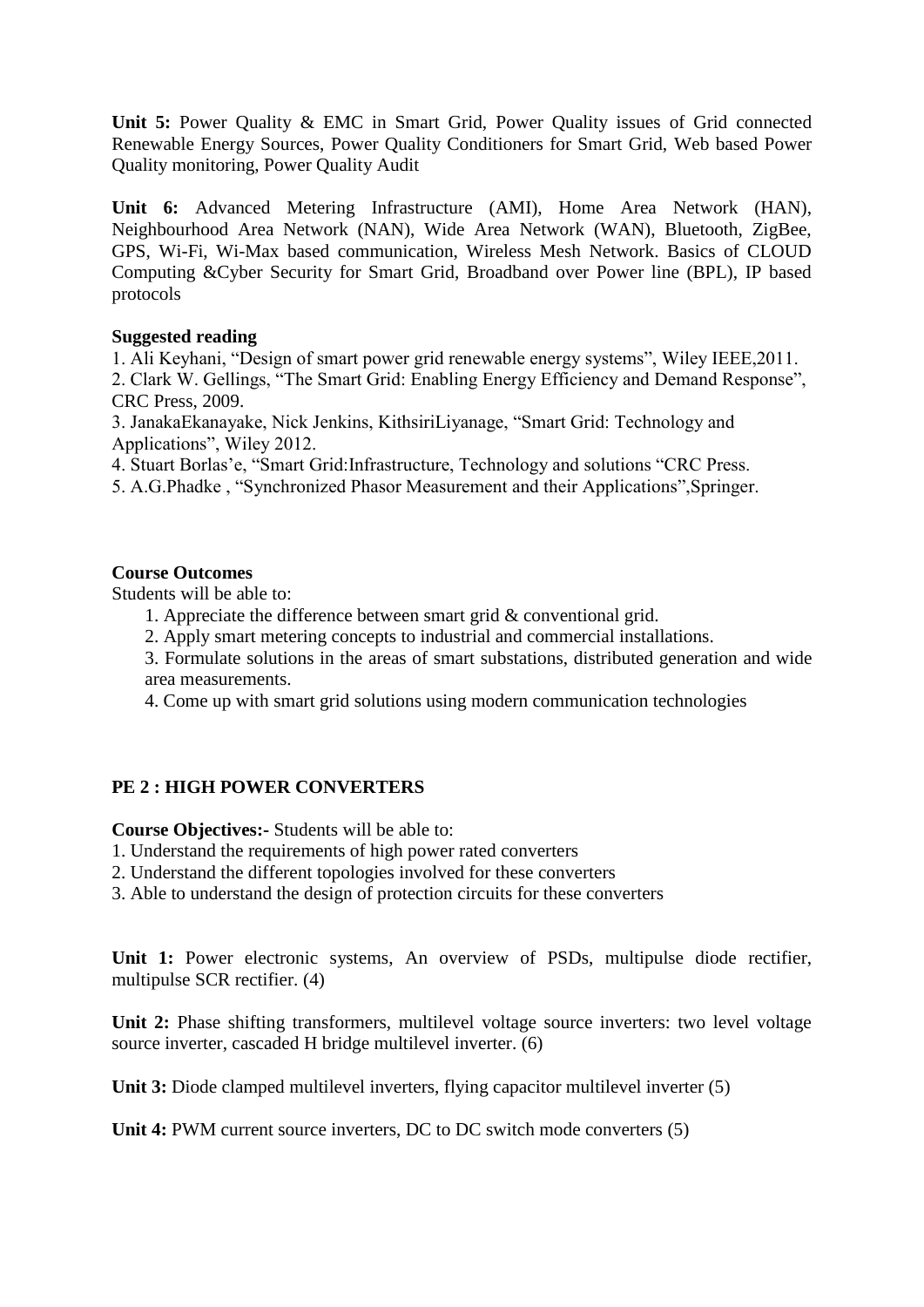**Unit 5:** AC voltage controllers : Cyclo-converters, matrix converter, Power conditioners and UPS. (6)

**Unit 6:** Design aspects of converters, protection of devices and circuits (5)

## **Suggested reading**

1. N. Mohan, T. M. Undeland and W. P. Robbins, "Power Electronics: Converter, Applications and Design", John Wiley and Sons, 1989

2. M.H. Rashid, "Power Electronics", Prentice Hall of India, 1994

3. B. K .Bose, "Power Electronics and A.C. Drives", Prentice Hall, 1986

4. Bin Wu, "High power converters and drives", IEEE press, Wiley Enter science

## **Course Outcomes:-**

Students will be able to:

1. Learn the characteristics of PSDs such as SCRs, GTOs, IGBTs and use them in practical systems

2. Knowledge of working of multi-level VSIs, DC-DC switched mode converters, cyclo-

- converters and PWM techniques and the ability to use them properly
- 3. Acquire knowledge of power conditioners and their applications

4. Ability to design power circuit and protection circuit of PSDs and converters

## **RESEARCH METHODOLOGY AND IPR**

## **Course Outcomes:**

At the end of this course, students will be able to

- Understand research problem formulation.
- Analyze research related information
- Follow research ethics
- Understand that today's world is controlled by Computer, Information Technology, but tomorrow world will be ruled by ideas, concept, and creativity.
- Understanding that when IPR would take such important place in growth of individuals & nation, it is needless to emphasis the need of information about Intellectual Property Right to be promoted among students in general & engineering in particular.
- Understand that IPR protection provides an incentive to inventors for further research work and investment in R & D, which leads to creation of new and better products, and in turn brings about, economic growth and social benefits.

## **Syllabus Contents:**

**Unit 1:** Meaning of research problem, Sources of research problem, Criteria Characteristics of a good research problem, Errors in selecting a research problem, Scope and objectives of research problem.

Approaches of investigation of solutions for research problem, data collection, analysis, interpretation, Necessary instrumentations

**Unit 2:** Effective literature studies approaches, analysis Plagiarism, Research ethics.

Unit 3: Effective technical writing, how to write report, Paper Developing a Research Proposal, Format of research proposal, a presentation and assessment by a review committee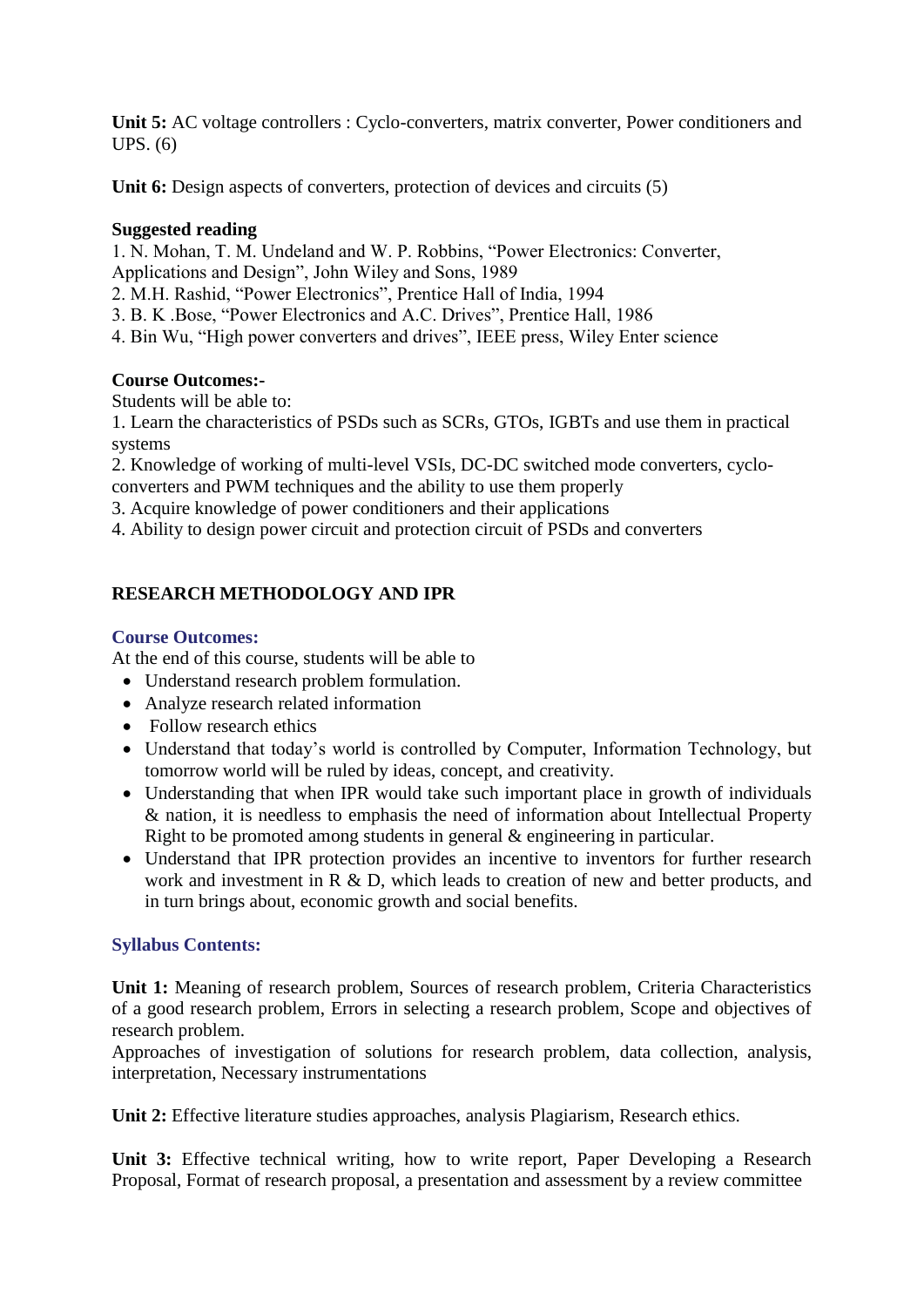**Unit 4:** Nature of Intellectual Property: Patents, Designs, Trade and Copyright. Process of Patenting and Development: technological research, innovation, patenting, development. International Scenario: International cooperation on Intellectual Property. Procedure for grants of patents, Patenting under PCT.

**Unit 5:** Patent Rights: Scope of Patent Rights, Licensing and transfer of technology, Patent information and databases, Geographical Indications.

**Unit 6:** New Developments in IPR: Administration of Patent System, New developments in IPR; IPR of Biological Systems, Computer Software etc. Traditional knowledge Case Studies, IPR and IITs.

#### **References:**

- 1. Stuart Melville and Wayne Goddard, "Research methodology: an introduction for science & engineering students"
- 2. Wayne Goddard and Stuart Melville, "Research Methodology: An Introduction"
- 3. Ranjit Kumar, 2nd Edition, "Research Methodology: A Step by Step Guide for beginners"
- 4. Halbert, "Resisting Intellectual Property", Taylor & Francis Ltd ,2007.
- 5. Mayall , "Industrial Design", McGraw Hill, 1992.
- 6. Niebel , "Product Design", McGraw Hill, 1974.
- 7. Asimov , "Introduction to Design", Prentice Hall, 1962.
- 8. Robert P. Merges, Peter S. Menell, Mark A. Lemley, "Intellectual Property in New Technological Age", 2016.
- 9. T. Ramappa, "Intellectual Property Rights Under WTO", S. Chand, 2008

## **LAB 1: POWER SYSTEM ANALYSIS LAB**

- 1. Write a program to form Y bus by Inspection method.
- 2. Write a program for formation of Y bus by singular matrix transformation
- 3. Study of load flow methods
	- a) Gauss-Siedel method
	- b) Newton Raphson Method
- 4. Write a program for fault analysis for
	- a) LG b)LLG c)LLL
- 5. Write a program for security analysis using load flow & ranking of contingency
- 6. Write a program for ranking of contingency using overload security analysis
- 7. Study of ready-made industry standard / commercial software packages for above analysis
- 8. Write a program to form Zbus matrix.

## **LAB 2: ELECTRICAL MACHINES LABORATORY**

#### **List of experiments:**

- 1. Load test on dc shunt motor to draw speed torque and horse power efficiency characteristics.
- 2. Field Test on dc series machines.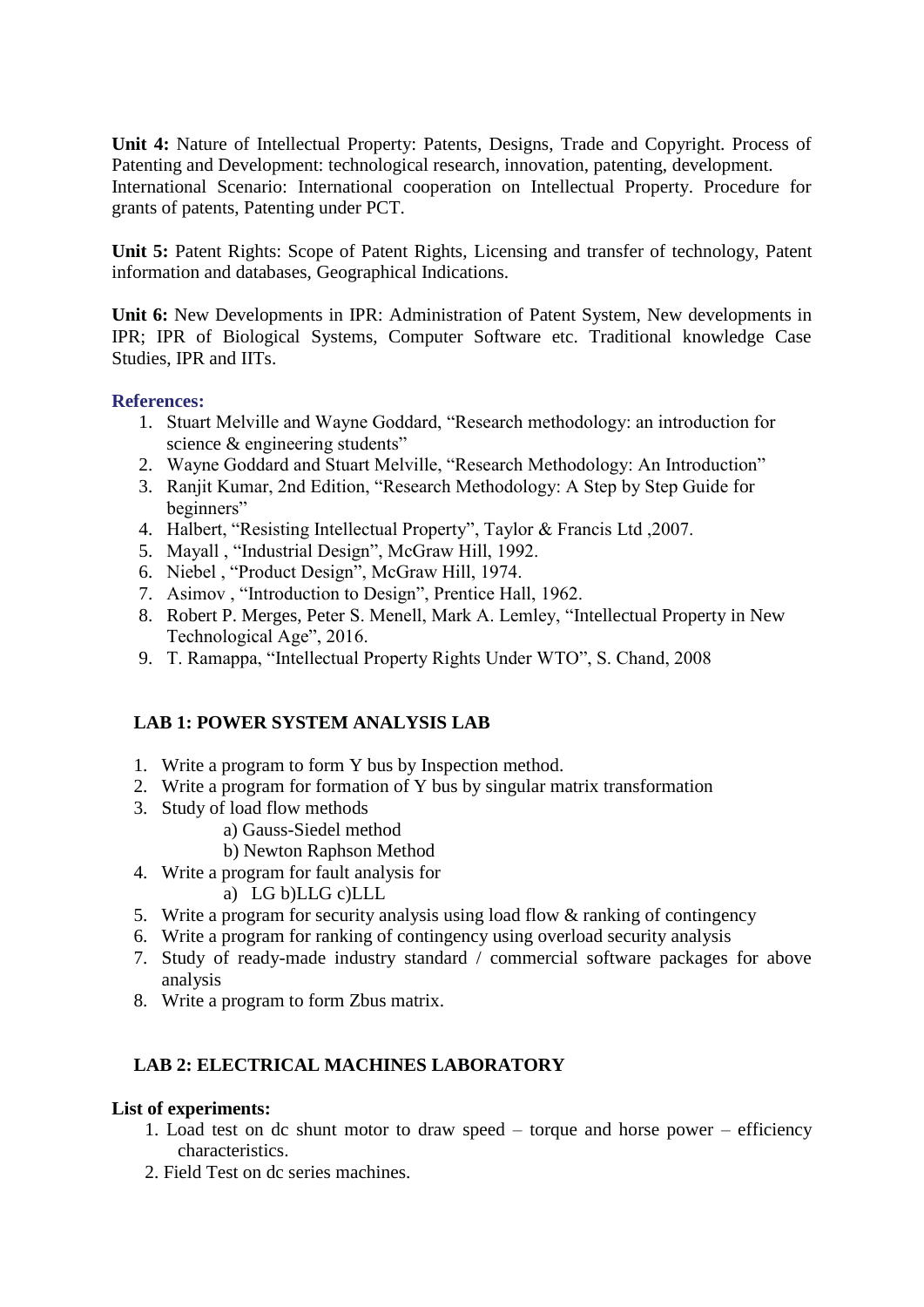- 3. Speed control of dc shunt motor by armature and field control.
- 4. Swinburne's Test on dc motor.
- 5. Retardation test on dc shunt motor.
- 6. Regenerative test on dc shunt machines.
- 7. Load test on three phase induction motor.
- 8. No load and Blocked rotor test on three phase induction motor to draw (i) equivalent circuit and (ii) circle diagram. Determination of performance parameters at different load conditions from (i) and (ii).
- 9. Load test on induction generator.
- 10. Load test on single phase induction motor to draw output versus torque, current, power and efficiency characteristics.
- 11. Conduct suitable tests to draw the equivalent circuit of single phase induction motor and determine performance parameters.
- 12. Conduct an experiment to draw V and \_ curves of synchronous motor at no load and load conditions.

## **AUDIT COURSE I & II**

- 1. English for Research Paper Writing
- 2. Disaster Management
- 3. Sanskrit for Technical Knowledge
- 4. Value Education
- 5. Constitution of India
- 6. Pedagogy Studies
- 7. Stress Management by Yoga
- 8. Personality Development through Life Enlightenment Skills.

#### **EDPM 201: Power System Protection**

**Introduction:** Relay types & Fault detection principles, CT & PT specification, Sequence filters

**Non-Pilot over current protection:** principles, Time and/or current grading co-ordination, Directional over current relaying

**Differential protection:** principles, CT requirements

**Non-Pilot Distance Protection:** stepped distance protection principles, distance relay types & polar characteristics, phase relays and poly phase relays, distance relay performance and SIR, power swing blocking , distance schemes, under reach and over reach, protection of parallel and multiended feeders

**Pilot-Distance-protection:** Communication channels, Tripping and blocking modes, directional comparison blocking and unblocking, under reaching transfer trip, PUR/POR transfer trip, phase comparison.

**Single and three pole auto reclosing in HV and EHV transmission systems.**

**Bus protection:** High & moderately high impedance relaying, CT requirements

**Unit Protection of Feeder:** Feeder differential protection, including pilot wire, current differential and phase comparison schemes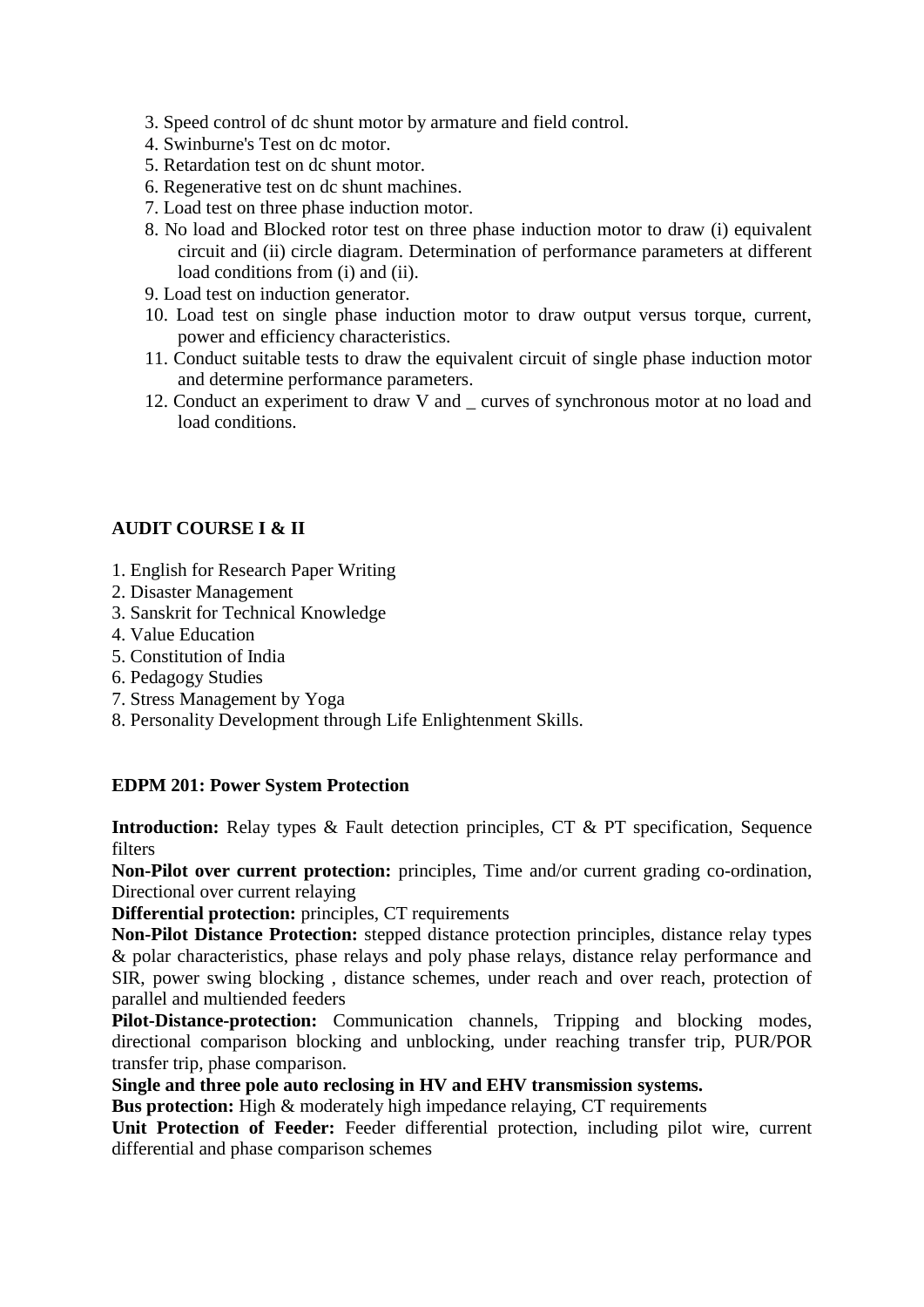**Protection of transformers:** including biased and high impedance differential schemes, CT connections, 2 & 3 point differential protection, earthing transformers

**Protection of high voltage capacitor banks:** including consideration of inrush currents, over current, over voltage, and differential protection schemes

**Protection of large motors:** including differential and earth fault protection, thermal overload considerations, starting and stalling currents and the effect of negative phase sequence currents

**Protection of large generators:** including stator & rotor earth fault protection, biased differential, high impedance differential, negative sequence, under frequency, over/under excitation, reverse power and outof-step protections

References:

- 1. Power System Relaying, Stanley H. Horowitz, Arun G. Phadke, John Wiley & Sons
- 2. Protective Relays Application & Guide, GEC measurements
- 3. Power system protection, PM Anderson, IEEE Press book

## **EDPM 202: FACTS AND CUSTOM POWER DEVICES**

#### **Course Objectives:**

Students will be able to:

- 1. To learn the active and reactive power flow control in power system
- 2. To understand the need for static compensators
- 3. To develop the different control strategies used for compensation

#### **Unit 1: (6)**

- Reactive power flow control in Power Systems Control of dynamic power unbalances in Power System.
- Power flow control -Constraints of maximum transmission line loading Benefits of FACTS Transmission line compensation.
- Uncompensated line -Shunt compensation Series compensation –Phase angle control. Reactive power compensation.
- Shunt and Series compensation principles Reactive compensation at transmission and distribution level.

## **Unit 2: (8)**

- Static versus passive VAR compensator, Static shunt compensators: SVC and STATCOM - Operation and control of TSC, TCR and STATCOM - Compensator control.
- Comparison between SVC and STATCOM.

## **Unit 3: (6)**

• Static series compensation: TSSC, SSSC -Static voltage and phase angle regulators – TCVR and TCPAR Operation and Control –Applications, Static series compensation – GCSC,TSSC, TCSC and Static synchronous series compensators and their Control.

**Unit 4: (6)**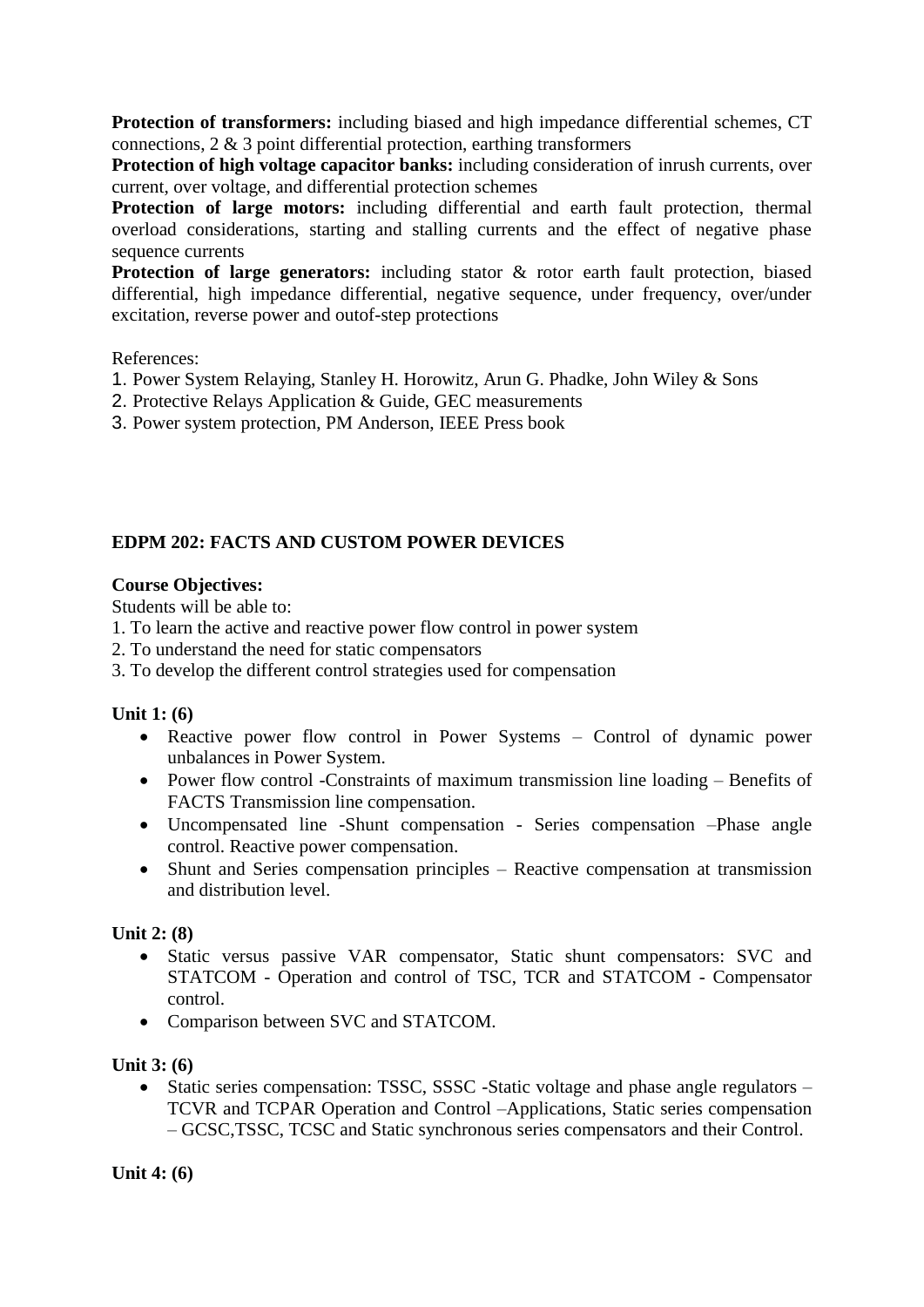- SSR and its damping Unified Power Flow Controller: Circuit Arrangement, Operation and control of UPF.
- Basic Principle of P and Q control- Independent real and reactive power flow control-Applications.

#### **Unit 5: (6)**

- Introduction to interline power flow controller. Modeling and analysis of FACTS Controllers – Simulation of FACTS controllers Power quality problems in distribution systems, harmonics.
- Loads that create harmonics, modeling, harmonic propagation, series and parallel resonances, mitigation of harmonics, passive filters, active filtering – shunt , series and hybrid and their control.

## **Unit 6: (6)**

 Voltage swells, sags, flicker, unbalance and mitigation of these problems by power line conditioners- IEEE standards on power quality.

#### **Suggested reading**

- 1. K R Padiyar, "FACTS Controllers in Power Transmission and Distribution", New Age InternationalPublishers, 2007*.*
- 2. X P Zhang, C Rehtanz, B Pal, "Flexible AC Transmission Systems- Modelling and Control",Springer Verlag, Berlin, 2006.
- 3. N.G. Hingorani, L. Gyugyi, "Understanding FACTS: Concepts and Technology of Flexible AC Transmission Systems", IEEE Press Book, Standard Publishers and Distributors, Delhi, 2001.
- 4. K.S.Sureshkumar, S.Ashok , "FACTS Controllers & Applications", E-book edition, Nalanda Digital Library, NIT Calicut, 2003.
- 5. G. T.Heydt, "Power Quality", McGraw-Hill Professional, 2007.
- 6. T. J. E. Miller, "Static Reactive Power Compensation", John Wiley and Sons, Newyork, 1982.

## **Course Outcomes:**

Students will be able to:

- 1. Acquire knowledge about the fundamental principles of Passive and Active Reactive Power Compensation Schemes at Transmission and Distribution level in Power Systems.
- 2. Learn various Static VAR Compensation Schemes like Thyristor / GTO Controlled.
- 3. Reactive Power Systems, PWM Inverter based Reactive Power Systems and their controls.
- 4. To develop analytical modeling skills needed for modeling and analysis of such Static VARSystems.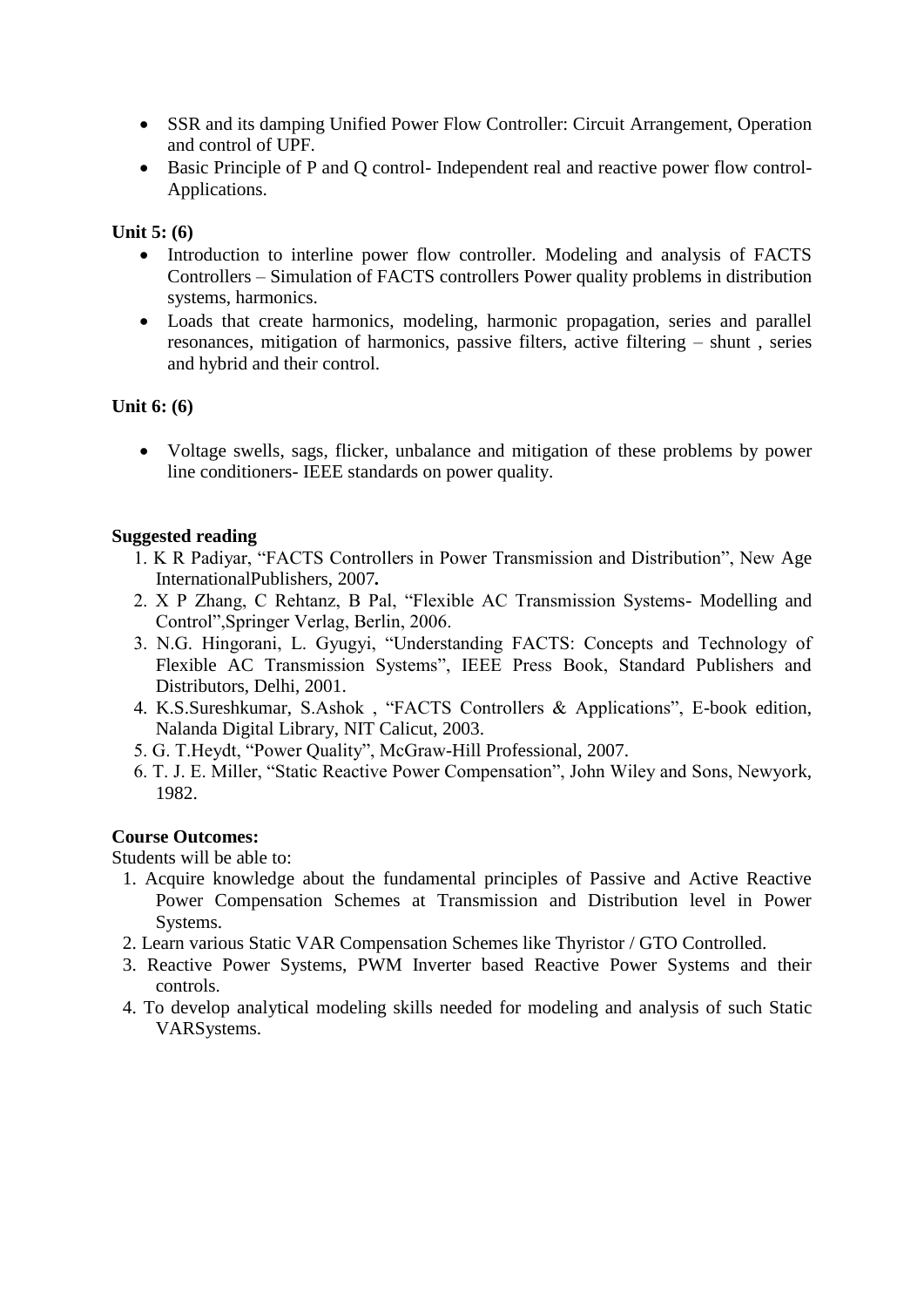## **POWER SYSTEM TRANSIENTS**

**Course Objectives: -**Students will be able to:

- 1. Learn the reasons for occurrence of transients in a power system
- 2. Understand the change in parameters like voltage & frequency during transients
	- 3. To know about the lightning phenomenon and its effect on power system

#### **Unit 1: (8)**

- Fundamental circuit analysis of electrical transients
- Laplace Transform method of solving simple Switching transients
- Damping circuits -Abnormal switching transients, Three-phase circuits and transients
- Computation of power system transients

## **Unit 2: (8)**

- Principle of digital computation Matrix method of solution
- Modal analysis- Z transform- Computation using EMTP
- Lightning, switching and temporary over voltages, Lightning
- Physical phenomena of lightning.

## **Unit 3: (8)**

- Interaction between lightning and power system
- Influence of tower footing resistance and Earth Resistance
- Switching: Short line or kilometric fault
- Energizing transients closing and re-closing of lines
- $\bullet$  line dropping, load rejection over voltages induced by faults

## **Unit 4: (8)**

- Switching HVDC lineTravelling waves on transmission line
- Circuits with distributed Parameters Wave Equation
- Reflection, Refraction, Behaviour of Travelling waves at the line terminations
- Lattice Diagrams Attenuation and Distortion
- Multi-conductor system and Velocity wave

## **Unit 5: (6)**

- Insulation co-ordination: Principle of insulation co-ordination in Air Insulated substation (AIS) and Gas Insulated Substation (GIS) Coordination between insulation and protection level
- Statistical approach

## **Unit 6: (6)**

- Protective devices
- Protection of system against over voltages
- lightning arresters, substation earthling

## **Suggested reading**

1. Allan Greenwood, "Electrical Transients in Power System", Wiley & Sons Inc. New York, 1991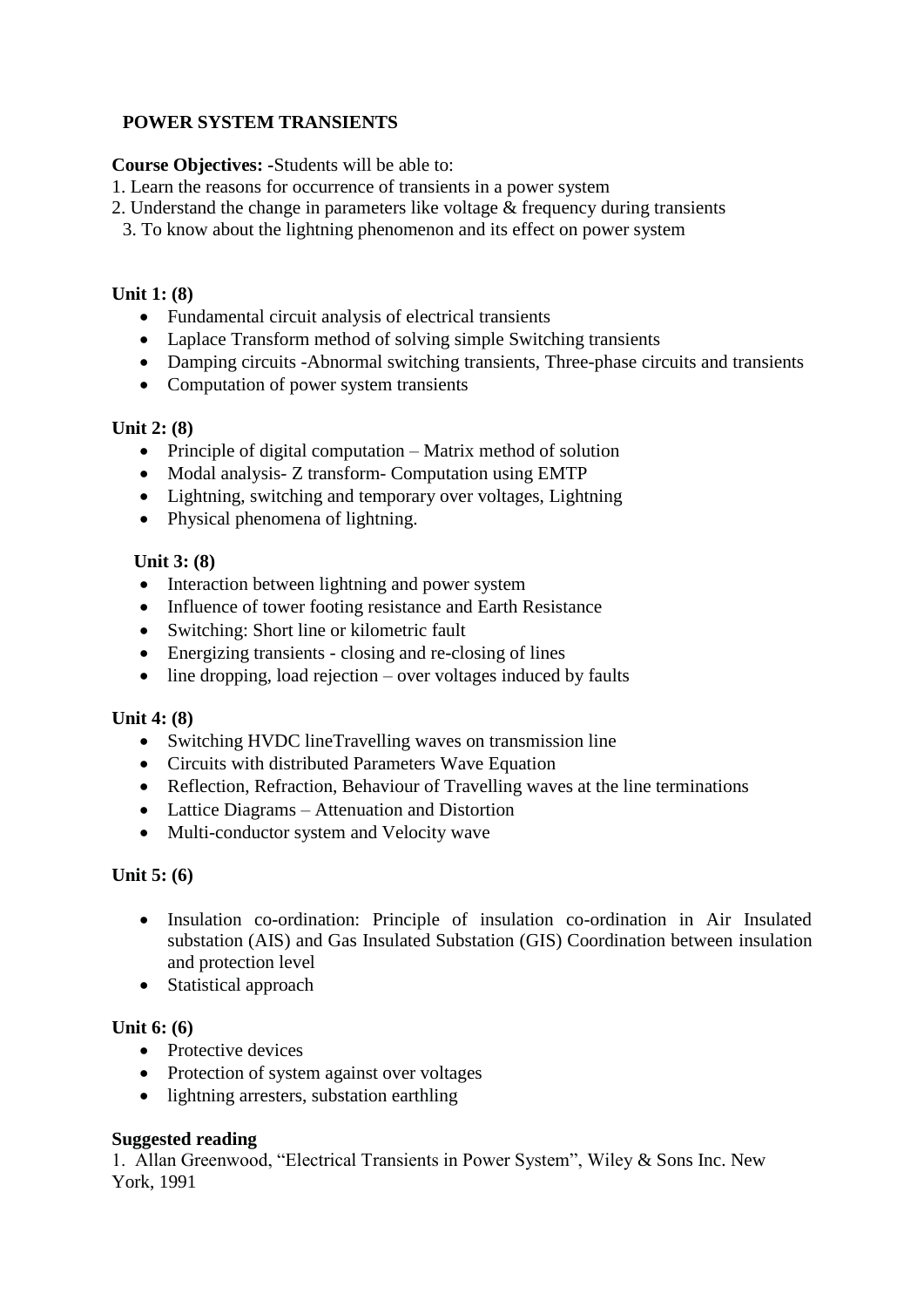#### **Course Outcomes: -**

Students will be able to:

1: Knowledge of various transients that could occur in power system and their mathematical formulation

2: Ability to design various protective devices in power system for protecting equipment and personnel

3: Coordinating the insulation of various equipments in power system

4: Modelling the power system for transient analysis

## **PE5: Power System Planning & Reliability**

| Code    | : EDPM $304(C)$ |  |  |  |
|---------|-----------------|--|--|--|
| Lecture | : 3 / Week      |  |  |  |
| Credit  | : 3             |  |  |  |

**Load Forecasting:** Load Forecasting Categories-Long term, Medium term, short term, very short term Applications of Load Forecasting, Methodology of forecasting, energy forecasting, Factors Affecting Load Patterns Medium and long term load forecasting methods- end use models, econometric models, statistical model based learning.

Short Term Load Forecasting (STLF): Applications of Load Forecasting, methodssimilar day approach, regression methods, time series, ANN, Expert systems, Fuzzy logic based method, support vector machines ANN architecture for STLF, Seasonal ANN, Adaptive Weight, Multiple-Day Forecast, STLF Using MATLAB'S ANN Toolbox, Training and Test Data, Stopping Criteria for Training Process, sensitivity analysis.

**Power System Reliability:** Basic Notions of Power System Reliability- sub systems, reliability indices, outage classification, value of reliability tools, Concepts and methodologies, power system structure, Reliability based planning in power systems, Effect of failures on power system, Planning criteria, Risk analysis in power system planning, multi-state systems.

**Basic Tools and Techniques**- random processes methods & MARCOV models, Computation of power system reliability measures by using Markov reward models, Evaluation of reliability indices, Universal Generating Function (UGF) Method, Monte Carlo simulation.

**Reliability of Generation Systems**- capacity outage calculations, reliability indices using the loss of load probability method, unit commitment and operating constraints, optimal reserve management, single and multi-stage expansion.